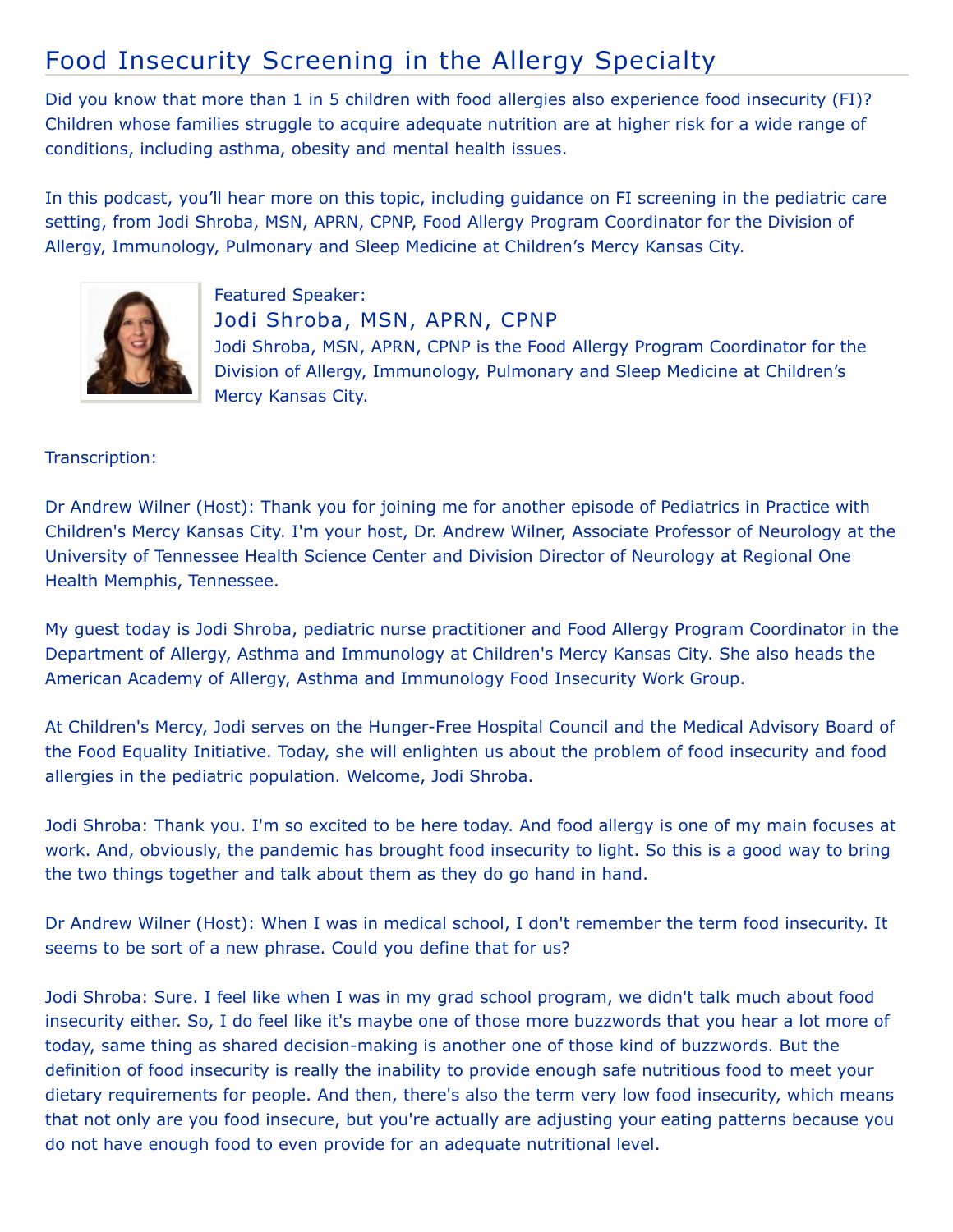Dr Andrew Wilner (Host): You know, this is the United States of America. Is this a problem?

Jodi Shroba: Sadly to say, yes. You would think we're the big, bad mighty United States and, sure, we have enough food for everybody to go around, but, sadly, that is not true. Some frightening statistics. In 2020, about 10% of US households were considered food insecure. So if you want to put that into numbers, that's 13.8 million people declared food insecurity in 2020. Those that were very low food insecure in 2020 we're about 3.9%, so about 5 million. While we do not have official numbers for 2021 yet, the projected model with the COVID pandemic is going to bump those numbers up to about 13% are food insecure. So again, 42 million people in this country report not having enough food to eat. And what really makes that sad is to think that 6.8% of these households have children that are reporting food insecurity.

Dr Andrew Wilner (Host): Sure. And, you know, it's important obviously for children to have proper nutrition for -- Well, I'm a neurologist -- for brain growth, for one thing, as well as a proper development in every way. And then on top of that, there's this problem of food allergies. The famous one, I guess, is peanuts. I remember I was on an airplane actually and a young child got ahold of the free peanuts. And luckily, the mother had the EpiPen, but it was quite a drama. How common is that?

Jodi Shroba: Well, the problem on the planes is actually is not common anymore since they have removed peanuts from airplanes. But in the United States, 32 million Americans have a food allergy. And of that, about 8% of children have a food allergy. So, again, throwing out percentages is sometimes hard for people to wrap their head around.

So if you want to think of a classroom of, say, 25 kids, two kids in every classroom are going to have a food allergy. And we do know that there are the top nine big food allergies. We used to say the top eight and sesame's getting added to that list. So the most common food allergies are peanuts, tree nuts, milk, egg, soy, wheat, finfish, shellfish and sesame.

Dr Andrew Wilner (Host): You know, the schools try and provide nutritious meals for children, but I think if they eliminated all of those, there's not much left. No milk, no soy, no nuts. So, do the schools take that into account, as they're trying to feed children healthy meals?

Jodi Shroba: They do. A lot of schools have gone peanut and tree nut-free. But like you mentioned, to have nutritious meals, you can't avoid, egg, milk, soy, wheat. You know, those are the foundations of most foods we eat. So those foods are still available. And part of my job is, not only do I clinically diagnose food allergies, but I have to teach families and children how to live in a world where their food allergy is around them.

If you think about food allergies, for example, I mean, we eat three meals a day, two snacks, maybe three snacks a day. Their main illness is always around them with food. And so we have to teach them how to safely navigate that world. And that's part of my job and that's probably the part of my job I love the most, is the education of how you can live with food allergies. And in part of where the food insecurity and food allergy comes together is because the only management currently for food allergy, because there is no cure, the only management is avoidance. And so for these kids to stay healthy, they need to not eat their allergen.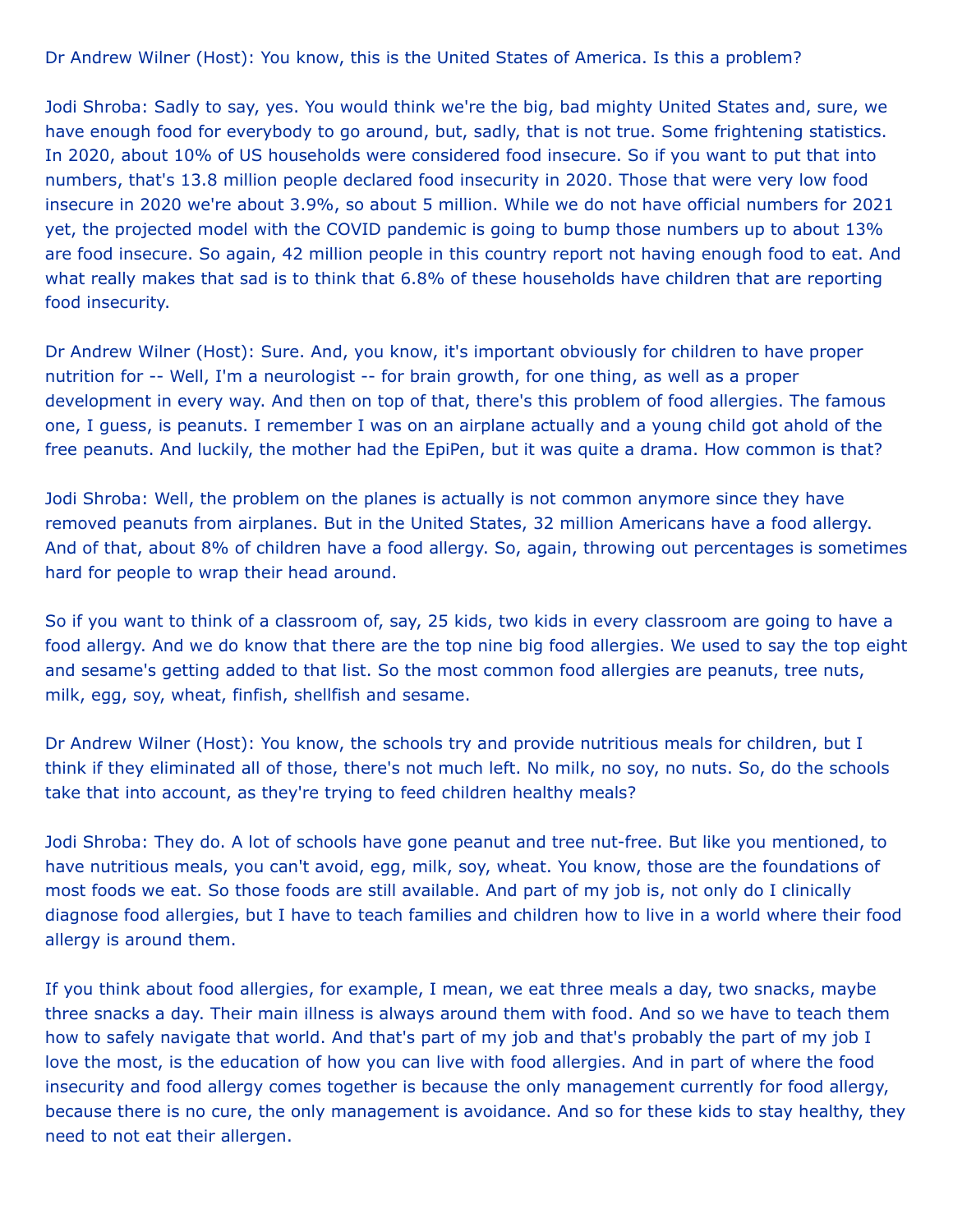So then you talk about now you're relying on food assistance, whether it be through the schools or the Summer Meal Programs or WIC or SNAP, which is a supplemental nutrition program, formerly known as Food Stamps, or even food pantries, food banks, they can't accommodate maybe all of these necessities that children with food allergies have. And so they have to just get what they can get and then hand it out to families. And they talked about during the pandemic, you'd see those lines of cars lined up at the food banks and they would just put a box of food in the back of their car. And they didn't ask you, "Oh, do you have any dietary restrictions?" no, you got what you got. And that may be fine for a lot of people, but those with food allergies, they were still maybe not getting the foods that adequately met their nutritional needs. And so that's where that food allergy and food insecurity goes so hand in hand, because the treatment of food allergies is the avoidance of food. So then how do we get them safe food? And then if you don't have the money to afford them, I don't know if you've ever been to the grocery store and looked at the price difference between, say, a loaf of bread and a loaf of bread that does not have wheat in it, and the cost is enormous. If you look at the cost of a jug of milk, which we all know is very expensive. I was just at the store yesterday. I paid \$5 for the jug of milk. For those that need to get, say, one of the nut milks or a soy milk, they're going to pay triple, quadruple that amount for a quarter of the amount. And so that's where the real problem comes in, is that the family still may be able to afford food for their children that don't have food allergies, they may not have the money to pay for these specialty foods because they are so expensive.

Dr Andrew Wilner (Host): Does food allergy include gluten intolerance? Does that fall into that category? I know that's very common.

Jodi Shroba: Yeah. So, we could do a whole podcast just on that. You might have to invite me back. So when you talk about a gluten intolerance, that is a problem of the GI system. So the GI system is unable to break down essentially the gluten. And gluten is used in a lot of foods. Primarily, it's used in a lot of our foods in America, at least as a filler and a preservative. And so, there really is not an allergic response to gluten. People that have trouble with wheat, that are allergic to wheat, that's an IgE, so meaning your immune system gets involved; where gluten intolerance is just that your body can't break it down, so it only involves the GI tract; where a food allergy is going to involve your entire immune system.

So there is a very big difference between the two. However, those with a wheat allergy, they will use the gluten-free products because of the fact that wheat and gluten go essentially hand in hand.

Dr Andrew Wilner (Host): Thank you for clarifying that. Now, tell us about your work with the American Academy of Allergy, Asthma and Immunology. I understand you did a survey.

Jodi Shroba: We did. So, probably through most medical specialties, there's always subcommittees of the varying diseases that your specialty treats. And so, we call it Quad AI. That's an easier way to say than American Academy of Allergy Asthma and Immunology. So through the Quad AI, we do have a subcommittee called the Adverse Reactions to Food Committee. And most of the members on there are people that do specialty work, subspecialize in food allergy, management, research. And so, through that subgroup, they kind of break that off and then you kind of have sub subcategories.

And so through the pandemic, we realized that there really wasn't kind of a subcategory to talk about food insecurity and what was being done for it. And I think before the pandemic, maybe all of us had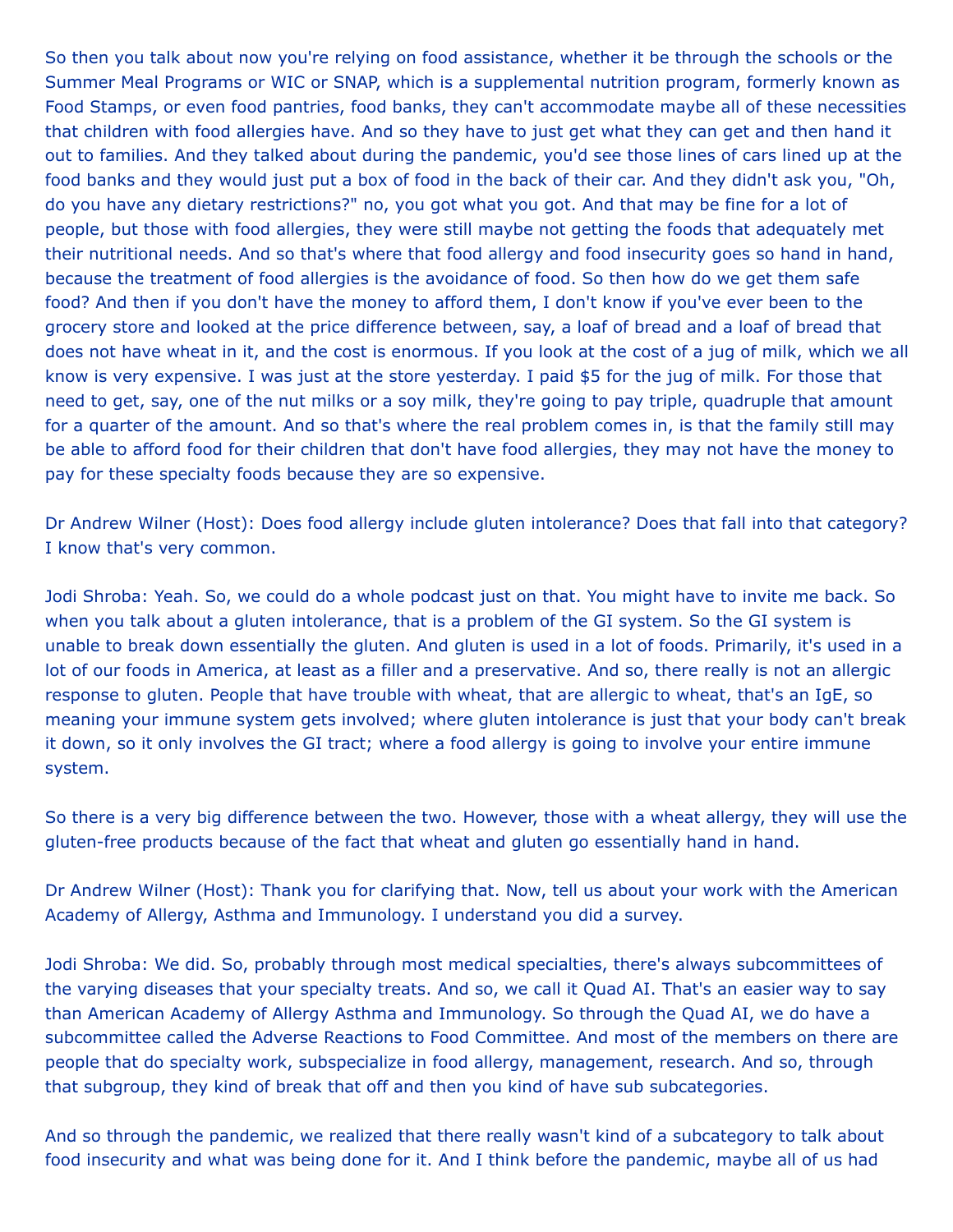our rose-colored glasses on, that maybe those social determinants of health really aren't a big deal in the specialty world. We knew they existed in primary care and we knew that primary care physicians took care of them. But in the specialty world, we kind of skated over them.

And so with the pandemic and seeing on the news about how people were just unable to get food, it sparked us to say, "Are we looking at food insecurity?" And again, going back to that, our patients, their treatment is avoidance of food. And so if they're insecure, what's going to happen? So we created this work group report and I had allergists on it. I had some psychologists on it. Nurses are on it. We even had some dieticians and then we had a community advocate from a food equality initiative, which is also an organization that helps those that are food insecure that have food allergies and celiac disease. And so we kind of came together as a group and we just said, "Let's talk about it. Let's find out what the allergy community is doing."

Now at the time that we sent the survey, I think there was a lot of maybe some survey fatigue or just people that were just-- you know, COVID was a big deal and people were dealing with a lot of things on top of it, so filling out a survey may have not been their first priority. But of the results that we got back, it was interesting to note that only about 25% of those that responded to the survey are actually screening for food insecurity. And about 70% said they weren't even talking about it with their family. Even if they weren't screening it, they weren't even having a discussion about it.

So we went ahead and created a work group report that we did explain the survey and kind of those results that we had. But then, from the survey, we learned that people didn't know how to screen for it. They didn't have enough information about what resources should you have if you have a family that's food insecure and just really didn't know how to even talk about food insecurity. So we almost kind of turned it into a how-to manual, where we provided varying food insecurity screenings that are available, mainly through our more primary care-based organizations, and then talking about some of those national and federal programs that can help and then maybe how you can start working with some of your local food banks and some of our allergy non-for-profit organizations to really kind of help our families. And just try to make practitioners feel more comfortable, bringing up a situation that is uncomfortable. People are sometimes afraid to admit that they need help. And so we really wanted to make a food insecurity screening feel normal and to feel like just the normal part of an exam, just like a normal part of an exam in every clinic is vital signs. So why not make screening for food insecurity like a vital sign? And that's why we use the hunger vital sign, which is a two-question survey just finding out what their needs are with food.

Dr Andrew Wilner (Host): Right. It's kind of like depression. You know, it's awkward to ask people, "Oh, are you suicidal?" You know, so there's I think a two-question depressions tool that's widely used now. And if you get a positive answer on one of the two, you better ask some more questions and try and help that person. But yeah, these are sensitive topics. Well, are there any important takeaways that you would like pediatricians to know?

Jodi Shroba: I want to always give kudos to our pediatric partners because social determinants of health has been something that's been screened in the primary care clinic, much longer than it's been screened in the specialty clinic. So, they were already doing this movement and now I think the movement is specialty care is going to get more involved with that. So that is my kudos to the primary care providers.